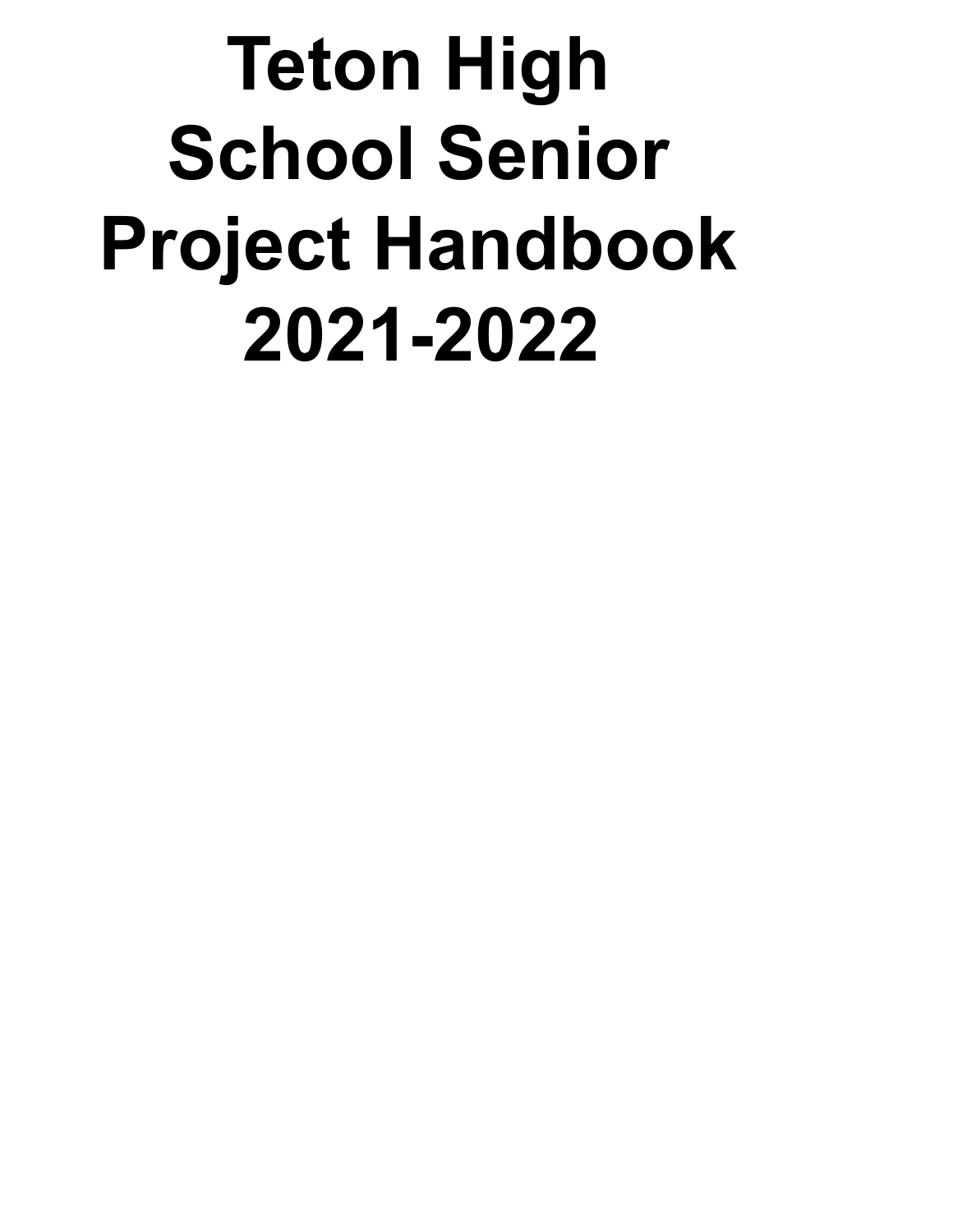## **Senior Project**

"The Senior Project is a comprehensive assignment that is designed to be a culmination of each student's academic experiences from his/her high school career." (Idaho State Board of Education)

- The project will be comprised of research, writing, and presentation.
- The project **cannot be in conjunction with other projects** (such as an Eagle Scout Project) **or other classes/clubs.**
- The research paper may not, under any circumstances, be a paper written in previous or current classes.
- The senior project is a pass/fail project. To pass, the student will need to receive a "yes" on every statement that is listed in the project rubric.
- This project is a culmination of what you have learned throughout high school.
- Choose a project from one of the following categories.
- Your parent cannot be your mentor.
- Project cannot be started until the proposal has been approved.

| <b>Learn Something</b>                                                                                                                                                                                                                                                                              | <b>Build/Create Something</b>                                                                                                                                                                                                                                                                                                                                                                                                      | <b>Lead Something</b>                                                                                                                                                                                                                                                                                                                                                             |
|-----------------------------------------------------------------------------------------------------------------------------------------------------------------------------------------------------------------------------------------------------------------------------------------------------|------------------------------------------------------------------------------------------------------------------------------------------------------------------------------------------------------------------------------------------------------------------------------------------------------------------------------------------------------------------------------------------------------------------------------------|-----------------------------------------------------------------------------------------------------------------------------------------------------------------------------------------------------------------------------------------------------------------------------------------------------------------------------------------------------------------------------------|
| • Research and learn<br>about something you are<br>interested in. **<br>• A physical experience:<br>learn to scuba dive, start a<br>fitness program.<br>• A career related<br>project: investigate a<br>career by<br>working in the field with<br>someone who is currently<br>employed in the area. | • Build/create something<br>that you are interested in.<br>• This may count towards<br>your community service<br>hours<br>• Examples: painting,<br>scientific model, rebuilt<br>engine, a cabinet<br>• A written product:<br>short story, book of<br>poetry,<br>novelette, newspaper<br>articles<br>• A technology project:<br>develop a program that will<br>help facilitate students<br>learning in accounting,<br>build a robot | • Lead an activity<br>• This may count towards<br>your community service<br>hours<br>• A performance: dance<br>or singing recital, theatrical<br>production, video creation,<br>produce a culinary show<br>• A teaching or<br>leadership<br>experience: teach<br>middle<br>school health classes<br>about teen alcoholism, put<br>on a basketball camp for<br>elementary students |

- **\*\* Must be completed during the school year**
- **\*\* Must be at least 6 pages in length**
- **\*\* Must have at least 5 sources**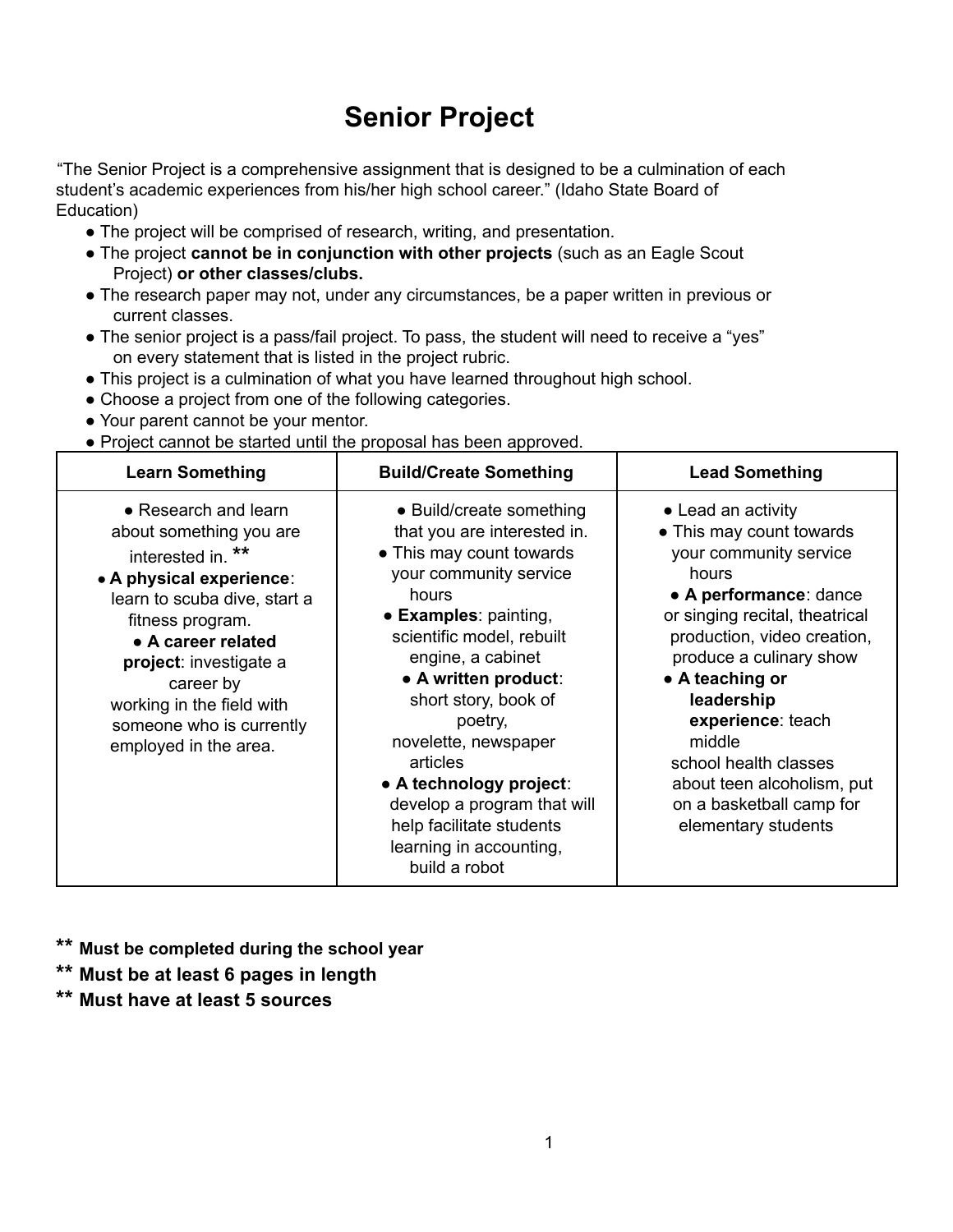## **2021-2022 Senior Project Due Dates (Main Components)**

| September 25, 2021 | <b>Senior Project Proposal</b>          |
|--------------------|-----------------------------------------|
| September 25, 2021 | <b>Senior Project Pacing Guide</b>      |
| October 19, 2021   | Time-log check #1                       |
| October 19, 2021   | Journal check #1                        |
| November 16, 2021  | Time-log check #2                       |
| November 16, 2021  | Journal check #2                        |
| December 14, 2021  | Time-log check #3                       |
| December 14, 2021  | Journal check #3                        |
| April 12, 2022     | Community service completed             |
| April 12, 2022     | Project completed                       |
| April 12, 2022     | <b>Research Project Paper completed</b> |
| May 3, 2022        | <b>Presentation completed</b>           |
| May 3, 2022        | Project portfolio completed             |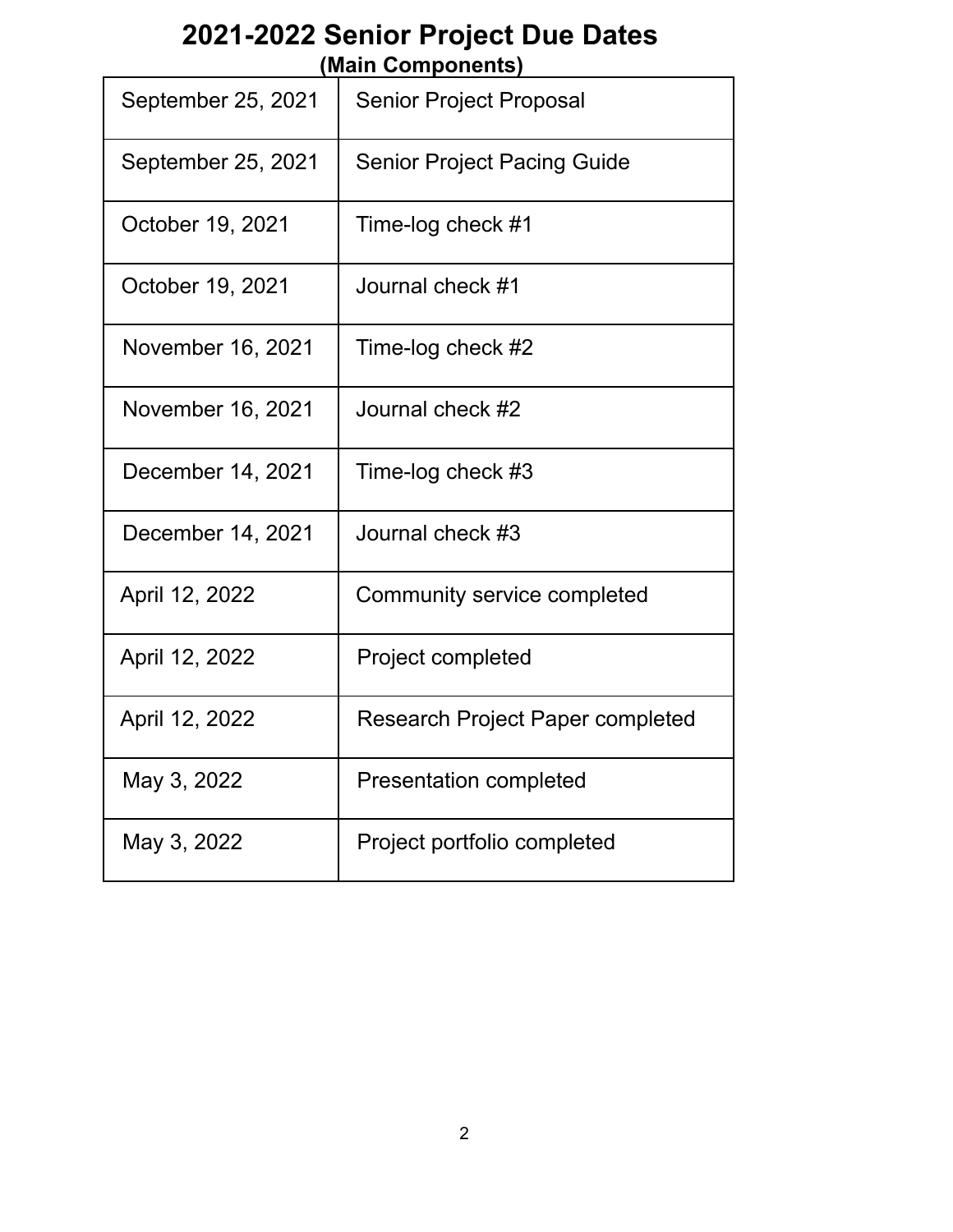### **Senior Project Proposal Due September 25, 2021**

The senior project proposal will be turned into your Advocacy teacher for approval. You will need to type the proposal with answers to the following questions:

#### **Please type your responses in detail to each question.**

- 1. What will you be doing for your project **(Learn, Build/Create, Lead)**?
- 2. What will you gain/learn through doing this project?
- 3. How will this project be a culmination of your high school experience?
- 4. How will it help you with your post high school plans?
- 5. What will you do for your community service? Can you tie it into your project? If not, how will it be beneficial to you and your community?
- 6. Who is your mentor and why is he/she qualified to help with this project? (answer this question **IF** you have a mentor)

#### **Do not propose to do an outdoor project that cannot be completed by April 9, 2022. It will not be accepted**.

| <b>SENIOR PROJECT PROPOSAL RUBRIC</b>      |     |                |  |  |  |  |  |
|--------------------------------------------|-----|----------------|--|--|--|--|--|
| Project stated (Learn, Build/Create, Lead) | Yes | <b>No</b>      |  |  |  |  |  |
| Gains from project completion              | Yes | <b>No</b>      |  |  |  |  |  |
| Culmination of your high school experience | Yes | N <sub>0</sub> |  |  |  |  |  |
| Post high school plan help                 | Yes | <b>No</b>      |  |  |  |  |  |
| Community service plan                     | Yes | <b>No</b>      |  |  |  |  |  |
| Mentor (if applicable)                     | Yes | <b>No</b>      |  |  |  |  |  |
| PROPOSAL APPROVED                          | Yes | No             |  |  |  |  |  |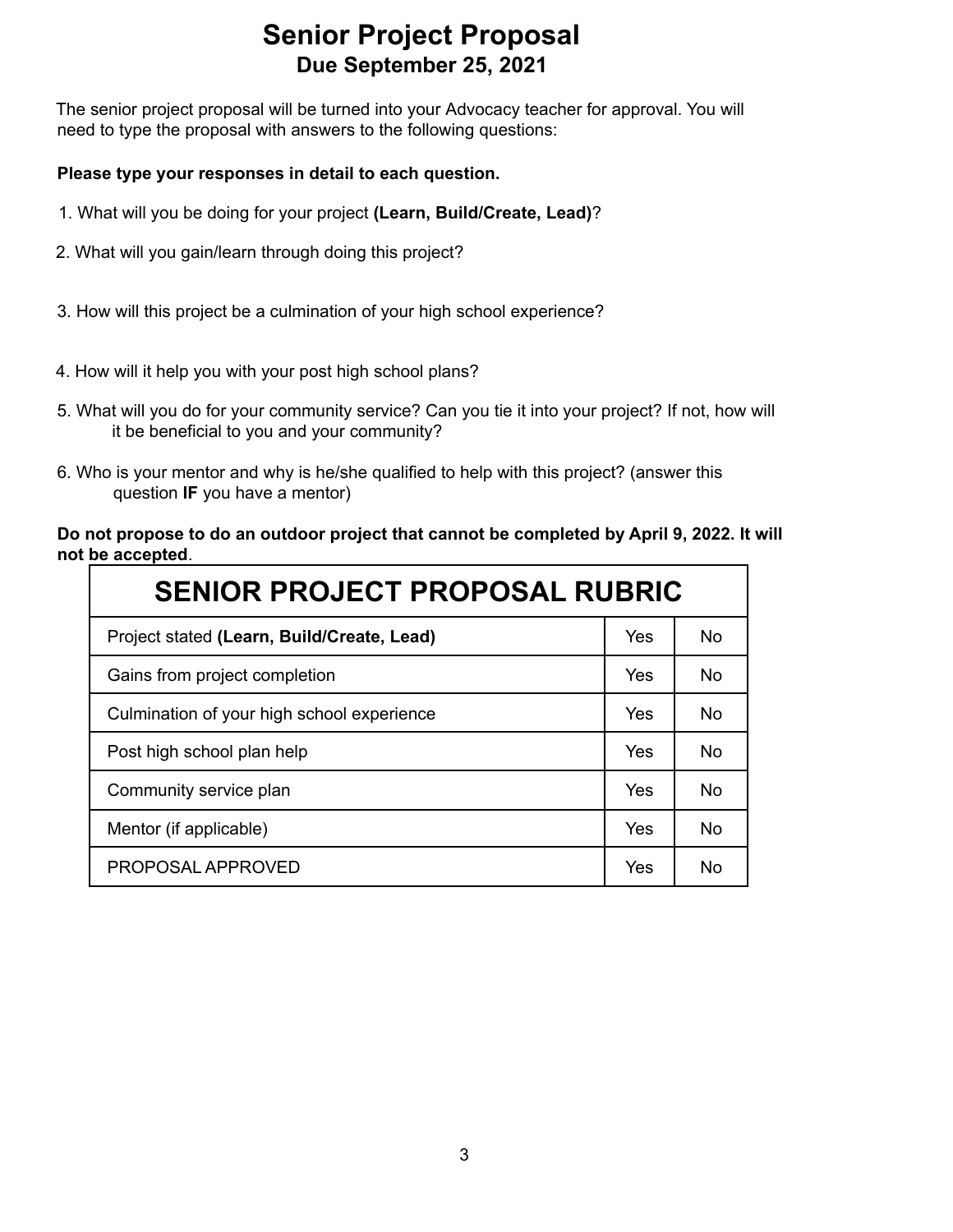## **Senior Project Pacing Guide**

The senior project pacing guide is a list of important steps in the project with dates for your mentor/Advocacy teacher to help you stay on track.

- The pacing guide is a useful tool to help you determine how many hours per week you should spend on your senior project
- **Below is an example of a pacing guide**
- Highlight due dates and \* asterisk reminders

| <b>August/September</b><br>*log time and journal notes<br>My senior project ideas<br>Can my idea work?<br>Finalize my idea<br>Ideas for community service<br>*pictures/other evidence<br>Gains<br><b>Proposal due</b><br>Pacing guide (to do list with dates) due                                                                                  | <b>October</b><br>*log time and journal notes<br>Mentor (get one if needed)<br>Research-print article, read, highlight, put in<br>portfolio Community service ideas (if not part of<br>project)<br>Work on project - check pacing guide - on<br>track? Set up portfolio (binder with dividers)<br>*pictures/other evidence<br>Time log/Journal check #1 due    |
|----------------------------------------------------------------------------------------------------------------------------------------------------------------------------------------------------------------------------------------------------------------------------------------------------------------------------------------------------|----------------------------------------------------------------------------------------------------------------------------------------------------------------------------------------------------------------------------------------------------------------------------------------------------------------------------------------------------------------|
| <b>November</b><br>*log time and journal notes<br>Work on project- check pacing guide - on<br>track? Research-print article, read, highlight,<br>portfolio<br>Check in with mentor (if applicable)<br>Time log/journal check #2 due<br>Community service over Thanksgiving break (if not part<br>of project) - 3 hours<br>*pictures/other evidence | <b>December</b><br>*log time and journal notes<br>Work on project - check pacing guide - on<br>track? Research-print article, read, highlight<br>Check in with mentor (if applicable)<br>Community service over Christmas break (if not part<br>of project) - 6 hours<br>*pictures/other evidence<br>Time log/Journal check #3 due                             |
| January<br>*log time and journal notes<br>Work on project - check pacing guide<br>Research paper<br>Check in with mentor (if applicable)<br>Community service - 1 hour<br>*pictures/other evidence                                                                                                                                                 | <b>February</b><br>*log time and journal notes<br>Work on project - check pacing guide - on<br>track? Research paper - rough draft<br>Check in with mentor (if applicable)<br>Community service (if not part of project and/or not<br>done) Think about date for speech & presentation<br>(advocacy teacher)<br>Think about judges<br>*pictures/other evidence |
| <b>March</b><br>*log time and journal notes<br>Work on project - check pacing guide - on<br>track? Research paper - final draft<br>Mentor verification (if applicable)<br>Community service (if not project & needed)<br>Finalize date for presentation (advocacy<br>teacher) Judge letter<br>*pictures/other evidence                             | <b>April</b><br>*log time and journal notes<br>Senior project due<br>Research paper due<br>Work on presentation/portfolio<br>Check with judges; check date with Advocacy<br>teacher Work on self-evaluation<br>Work on portfolio<br>Work on presentation & portfolio<br><b>May</b><br>Give presentation; turn in portfolio                                     |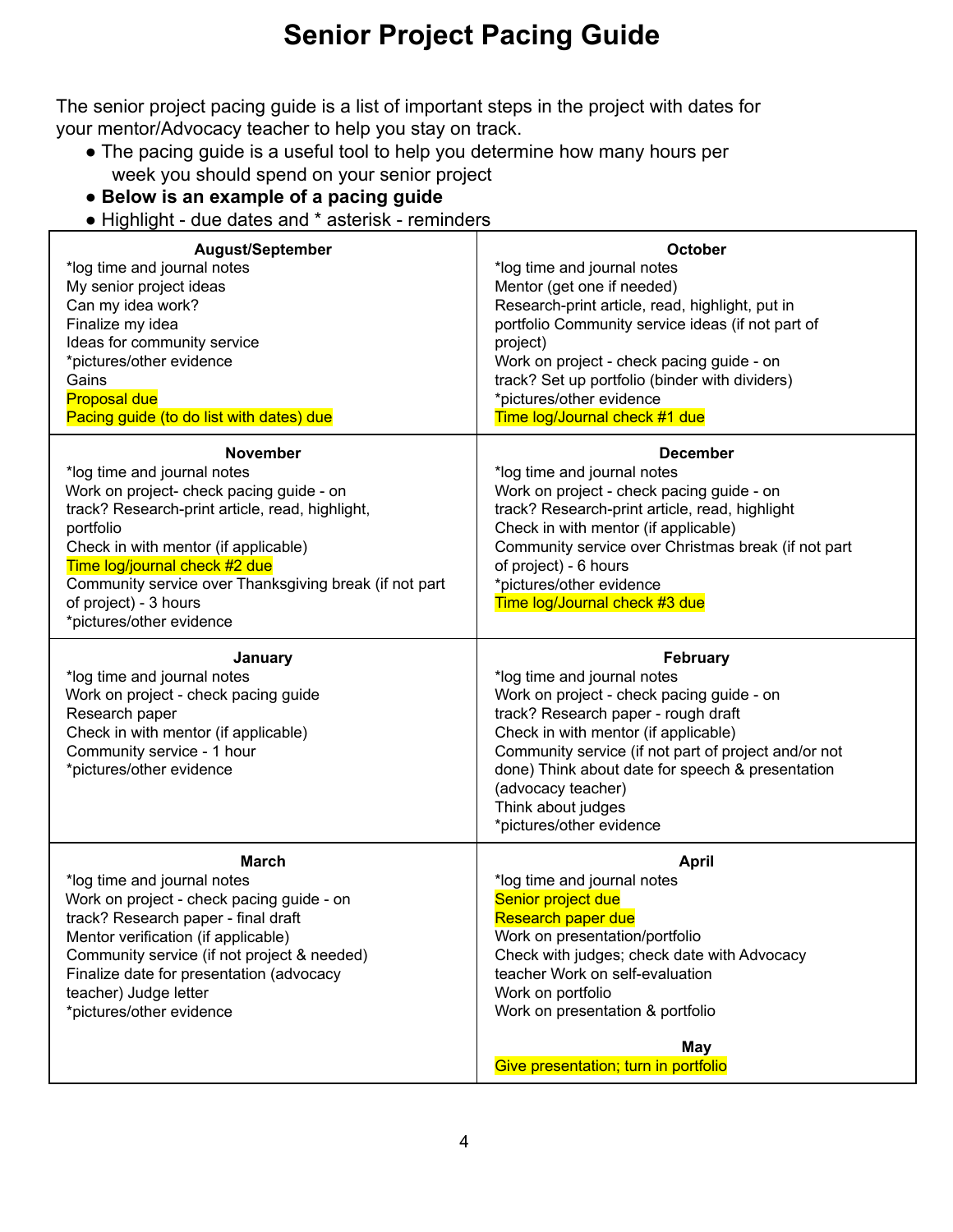## **Senior Project Time-log**

- Track time spent on project
	- Brainstorming
	- Research
	- Conversations about project
	- Tentative dates
	- Work
- The project must include 35 hours
	- 10 hours of community service
	- 25 hours of work on the project
- Google Sheets or a calendar can help with tracking. **Below is an example of a time-log**.

| <b>Date</b> | <b>Key Component</b>       | <b>Time Spent</b>      |                                               |  |
|-------------|----------------------------|------------------------|-----------------------------------------------|--|
|             |                            | <b>Project Related</b> | <b>Communit</b><br><b>Service</b><br><b>V</b> |  |
| 9/8/20      | <b>Brainstormed ideas</b>  | 15 minutes             |                                               |  |
| 9/12/20     | Worked on proposal         | 30 minutes             |                                               |  |
| 10/1/20     | <b>Researched articles</b> | 30 minutes             |                                               |  |
| 10/5/20     | <b>Community Service</b>   |                        | 1 hour                                        |  |
|             |                            |                        |                                               |  |
|             |                            |                        |                                               |  |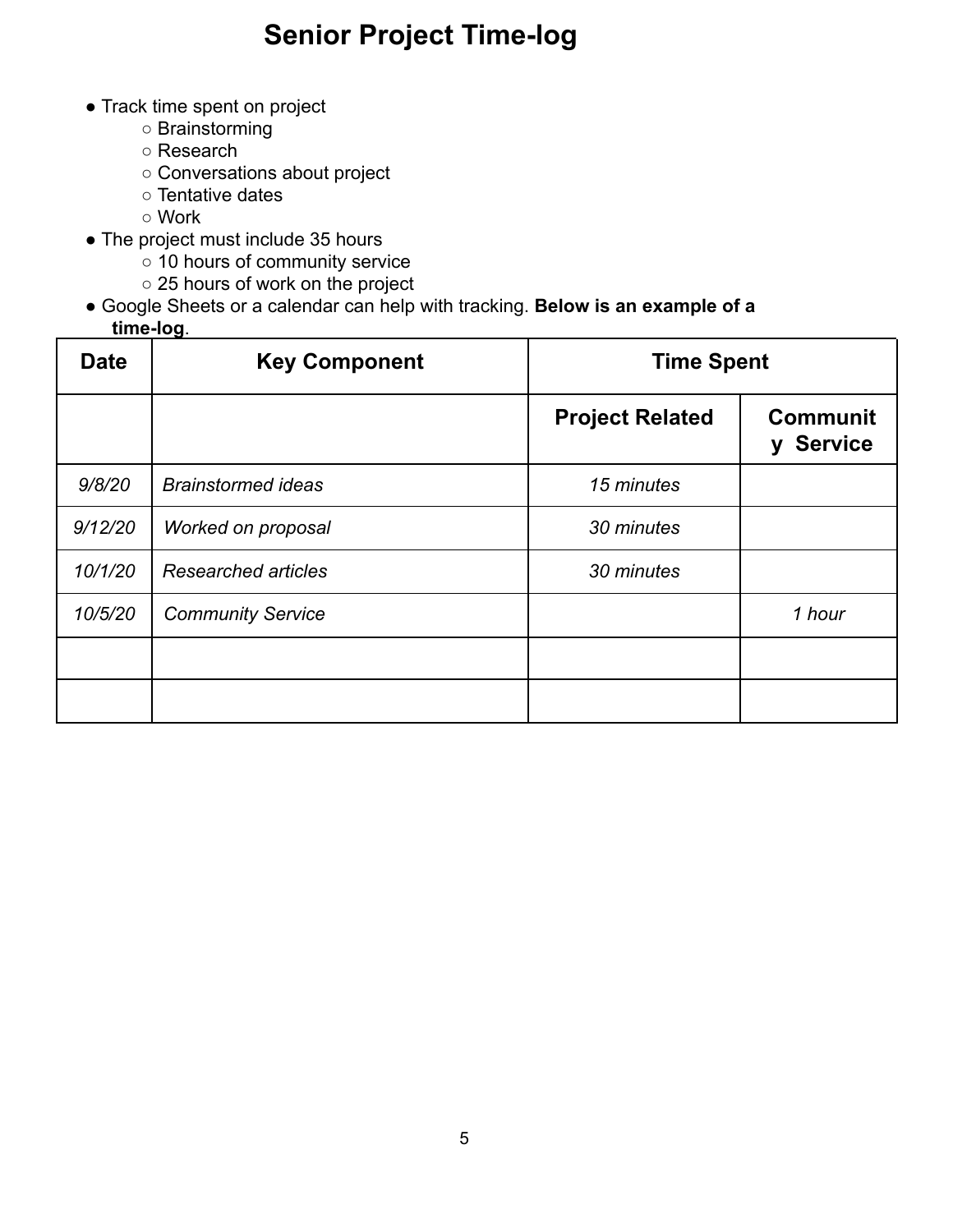# **Senior Project Journal**

Each journal entry should consist of:

- Date
- Description of monthly project activity
	- Success/victories
	- Failures/frustrations
- Learning

#### **Example**

| $9/15 - 10/15$ | This last month I brainstormed ideas about what to do for my project and looked at<br>possible community service ideas. I talked to a lot of my friends and my parents.<br>One thing that was frustrating is that I had a few good ideas, but when I started to<br>dig deeper I realized that they were not going to work out due to time and money.<br>After talking with Mr. Hansen, I decided that I would build a new trophy case for Mr.<br>Birch's office. This will benefit everyone because I feel that I am good at carpentry,<br>Mr. Hansen agreed to be my mentor, and Mr. Birch will have a great trophy case.<br>Through this process I have learned that sometimes my first plan will not work and I<br>have to keep at it. |
|----------------|-------------------------------------------------------------------------------------------------------------------------------------------------------------------------------------------------------------------------------------------------------------------------------------------------------------------------------------------------------------------------------------------------------------------------------------------------------------------------------------------------------------------------------------------------------------------------------------------------------------------------------------------------------------------------------------------------------------------------------------------|
| 10/15-11/15    |                                                                                                                                                                                                                                                                                                                                                                                                                                                                                                                                                                                                                                                                                                                                           |
|                |                                                                                                                                                                                                                                                                                                                                                                                                                                                                                                                                                                                                                                                                                                                                           |
|                |                                                                                                                                                                                                                                                                                                                                                                                                                                                                                                                                                                                                                                                                                                                                           |
|                |                                                                                                                                                                                                                                                                                                                                                                                                                                                                                                                                                                                                                                                                                                                                           |
| 11/15-12/13    |                                                                                                                                                                                                                                                                                                                                                                                                                                                                                                                                                                                                                                                                                                                                           |
|                |                                                                                                                                                                                                                                                                                                                                                                                                                                                                                                                                                                                                                                                                                                                                           |
|                |                                                                                                                                                                                                                                                                                                                                                                                                                                                                                                                                                                                                                                                                                                                                           |
|                |                                                                                                                                                                                                                                                                                                                                                                                                                                                                                                                                                                                                                                                                                                                                           |
|                |                                                                                                                                                                                                                                                                                                                                                                                                                                                                                                                                                                                                                                                                                                                                           |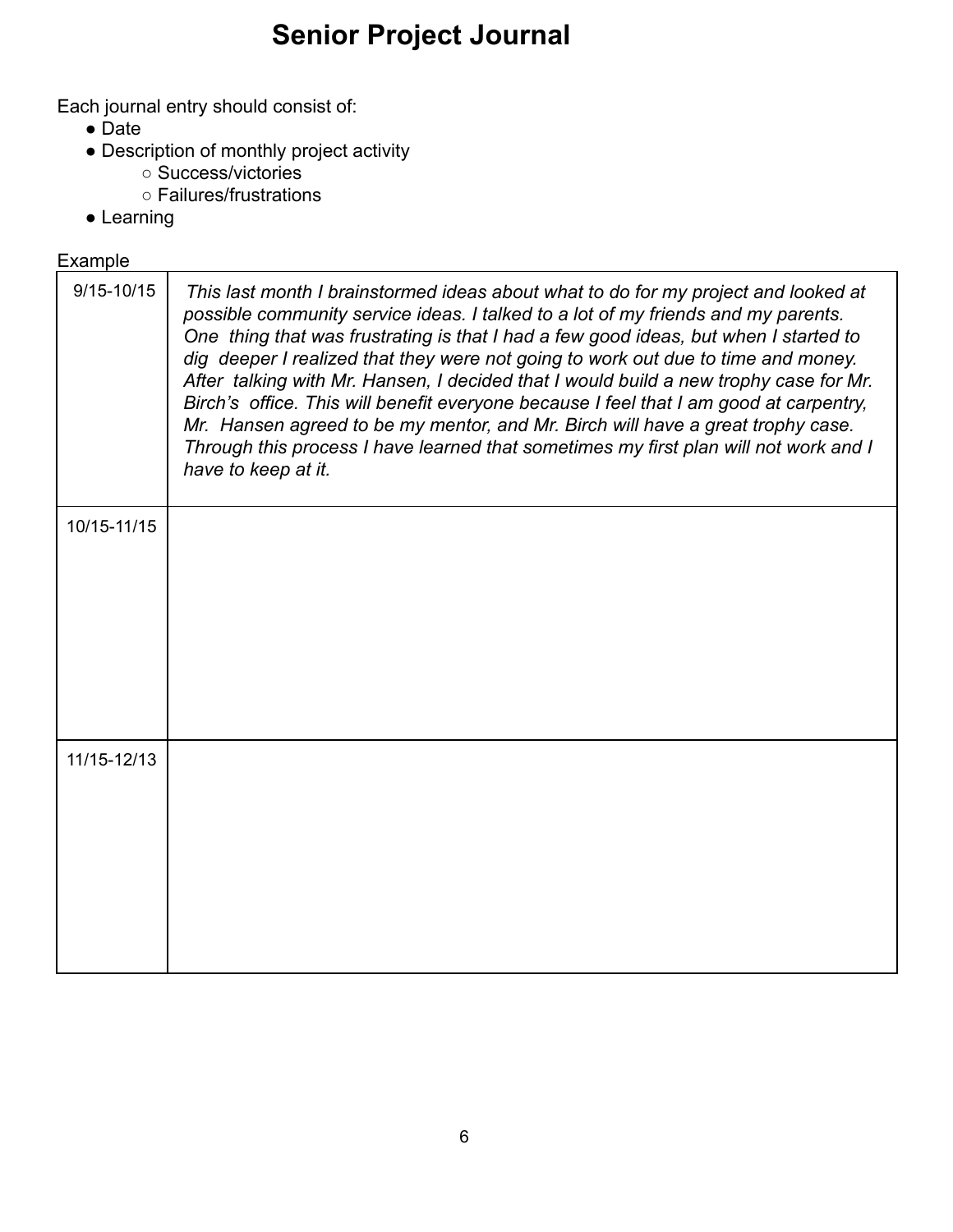## **Senior Project Research Paper**

- Write a research paper that is connected to the topic and area of interest that you've chosen for this senior project.
- The paper must be organized (introduction, body, and conclusion)
- The research must be connected to the project.
- Do the in-text citations match the information on the Works Cited page.
- Work Cited page must be attached.
- The paper must be in MLA format. (https://owl.purdue.edu)
- The paper must be at least three pages long (unless longer length required).
- The paper must have at least three sources (unless additional are required).
- Submit the research paper to your Advocacy teacher through Turnitin.com.
- Reminder: You may not, under any circumstances, re-use any papers written in previous or current classes.

# **SENIOR PROJECT RESEARCH PAPER RUBRIC**

| Name of Student:                                                                                                |     |           |
|-----------------------------------------------------------------------------------------------------------------|-----|-----------|
| Is the research paper at least 3 pages - not including the Works Cited<br>page? (unless longer length required) | Yes | No.       |
| Is there a Works Cited page attached?                                                                           | Yes | No        |
| Was the research paper submitted to Turnitin.com (all original work)?                                           | Yes | <b>No</b> |
| Is the research paper organized (introduction, body, and conclusion)?                                           | Yes | <b>No</b> |
| Do the in-text citations match the information on the Works Cited page?                                         | Yes | <b>No</b> |
| Is the content of the research paper connected to the project?                                                  | Yes | No.       |
| Are there at least 3 sources used in the research paper?<br>(unless additional are required)                    | Yes | <b>No</b> |
| Is the research paper in MLA format?                                                                            | Yes | No        |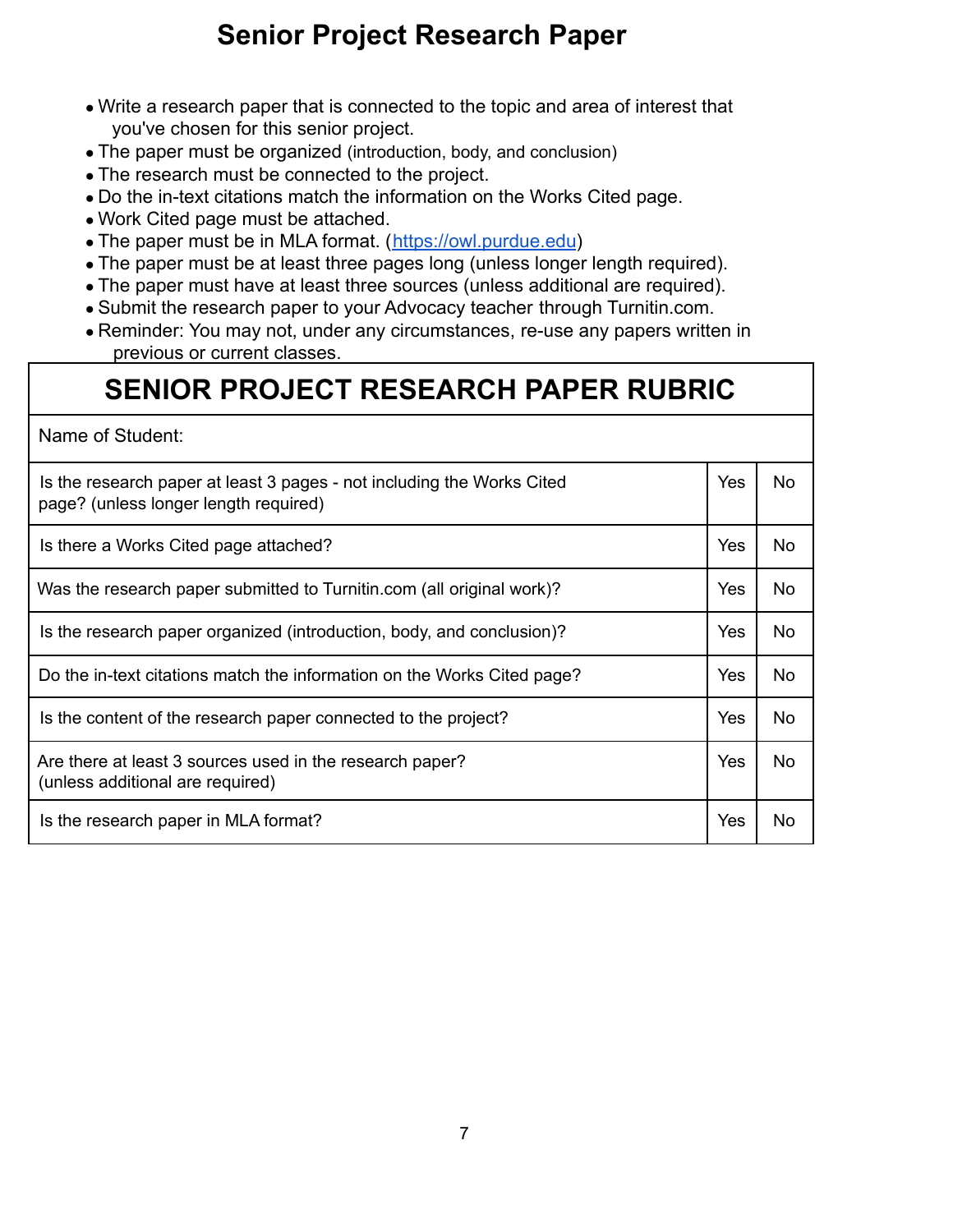## **Letter to Judges**

You will need to invite two judges who will sit on your senior project presentation panel. The third judge will be your Advocacy teacher.

- Examples of judges could include
	- A community member
	- A teacher
	- A religious leader
	- A neighbor
	- A school employee (Counselor, Secretary, Administration, etc.)
- Judge requirements
	- Twenty-three years old or older
	- Non family members
	- Mentors may not be a judge but can be a guest
- A letter to these individuals needs to be composed and sent to them; include the following information:
	- Describe what a senior project is
	- Explain what you did for your senior project
	- Explain what the presentation is
	- Explain the need to have judge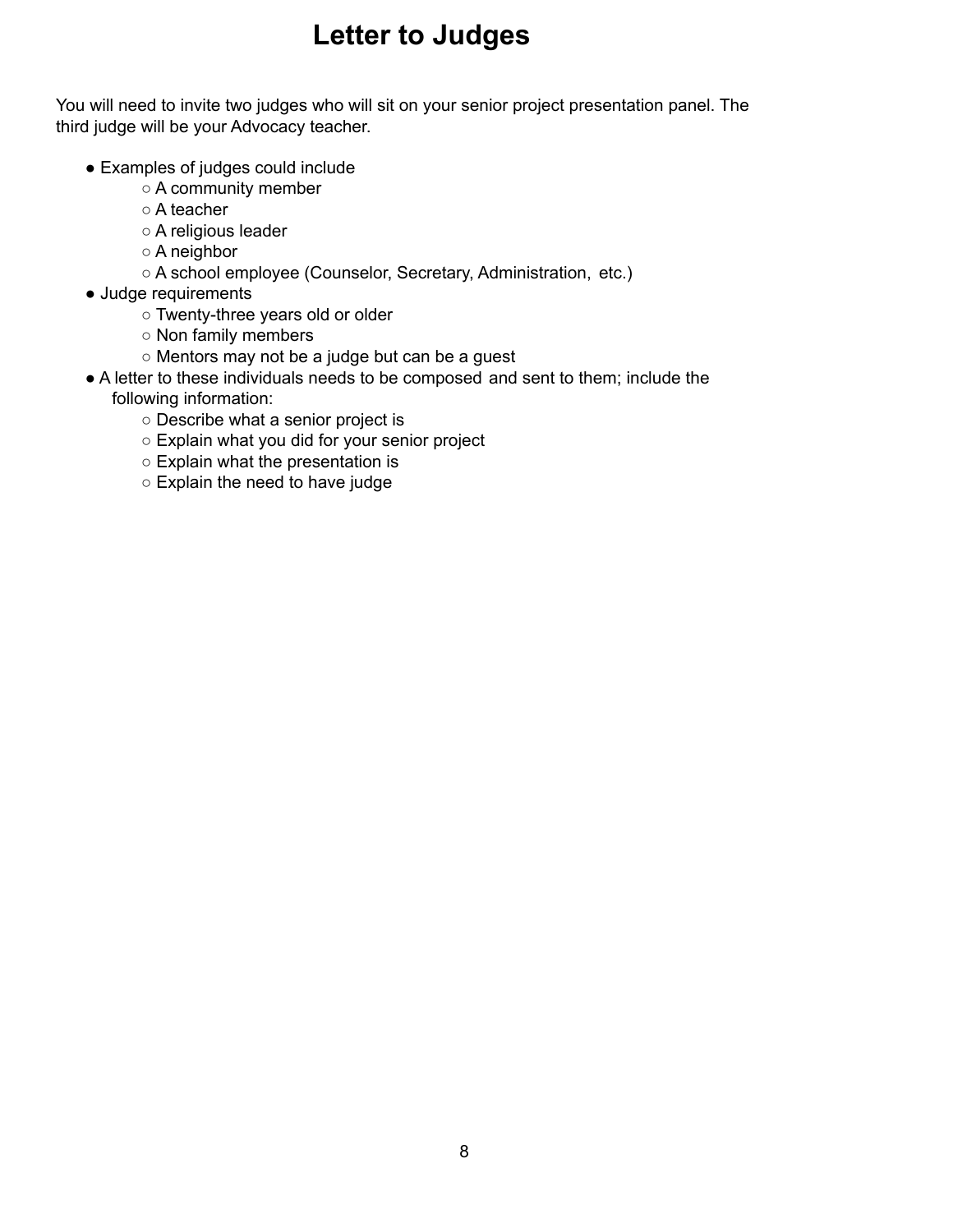## **Sample Letter**

555 E Ross Ave. Driggs, ID 83422 Phone number you want them to reach you

February 20, 2022

Judge's Name Address City, ID Zip

Dear [Judge's Name]

I am writing to invite you to be a judge at my senior project speech and presentation on (**fill in presentation date)** at 11:15 am at Teton High School in Room \_\_\_\_\_. Please check in the office and the office staff will issue a visitors badge.

Write a paragraph describing the following

- Describe what a senior project is
- Explain what you did for your senior project
- Explain what the presentation is
- Explain the need to have judges

I look forward to having you as a judge at my senior project presentation. Please contact me at (208)###-#### to confirm that you will be able to attend.

Sincerely,

Sign

Student Name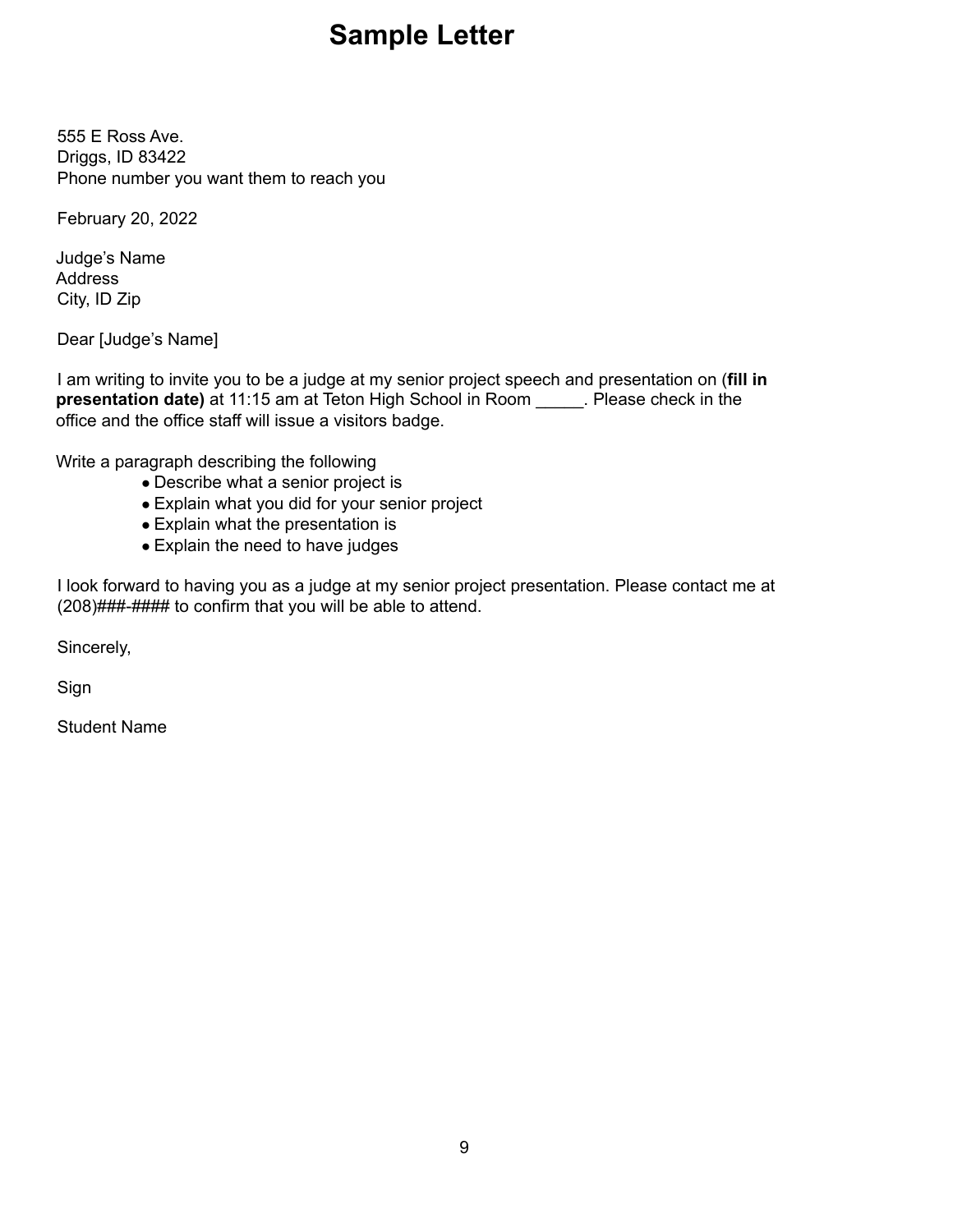## **Project Presentation Instructions**

For the presentation portion of the project you will be giving an 5-8 minute presentation with slide show to a panel of judges and to the students in your Advocacy class.

Required attire: business dress, you should treat this like you are interviewing for the most important job you could ever want.

You must speak for 70% of your presentation. In other words, you can't just show a video of your project for the whole time. This is an assignment to demonstrate your speaking abilities.

#### **Introduction**

- Student name
- Title of project
- What you did for your senior project
- Background: how you came up with the idea
- Explain your interest in your project topic
- Describe what you did for community service and how those hours applied to your project (if applicable)
- Introduce judges (spell their names correctly on the slide)
- Identify the connections your judges have to your project

#### **Body**

- Explain how you completed your project
	- o Make sure you are visually documenting
	- o Research and other evidence
	- o Interviews, etc.
- Describe some of the challenges you had with the project
	- o Explain how you overcame those challenges
- Describe what you learned from doing this project
	- o Include how your high school experience helped you
	- o Include how you grew (what can you do now that you couldn't do before?)

#### **Conclusion**

- What might you change if you were to do it again?
- What went well?
- Memorable moments?
- Thank your (audience, advocacy teacher, mentor, judges, etc.)

#### **Be prepared to answer questions!**

#### **What to Bring:**

- The physical project if possible
- Photographs of you actually doing your project and/or video of you completing your project (especially if you don't have a physical project to show)
- A google slides presentation
- Senior project portfolio (binder with dividers)
- Anything else that you feel will help present your project

**Post speech**: After your presentation remember to shake the hands of your judges, collect your presentation material.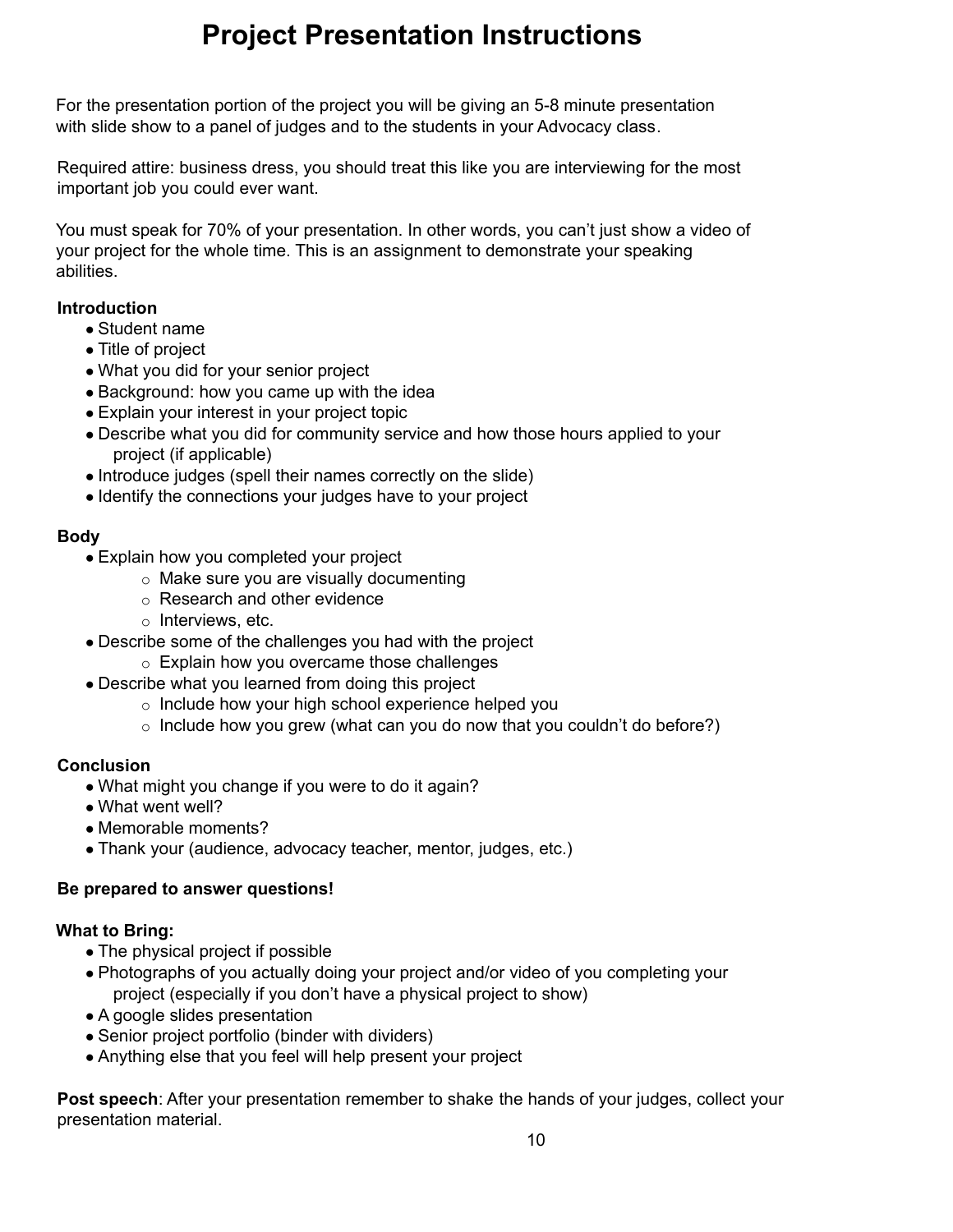## **Project Presentation Slide Show Format**

Introduction:

**Slide #1** Title slide

- Name
- Title of project
- Picture

**Slide #2**

- What you did for your senior project
- Background: how you came up with the idea
- Explain your interest in the project

#### **Slide #3** Community service

- Explain how you earned 10 hours of community service
- State if your community service is directly tied to your project

#### **Slide #4** Judges

- Introduce each by name (spell correctly)
	- State their connection to the project

Body:

#### **Slide #5** Project

- Explain how you completed your project
	- Add pictures from your project
	- Add other evidence from research such as articles and interviews

**Additional** support slides recommended

#### **Slide #6** Challenges

- Describe some of the challenges you had with the project
	- Explain how you overcame those challenges

#### **Slide #7** Learning stretch

- Describe what you learned from doing this project
	- Include how your high school experience helped you
	- $\circ$  Include how you grew (what can you do now that you couldn't do before?)

Conclusion:

#### **Slide #8** Summarize

- Explain the parts of your project experience that went well
- Describe the parts of your project experience that you would change, and how you would change it
- Explain what you think you'll remember most (memorable moments)
- Thank your (audience, Advocacy teacher, mentor, judges, etc.)

**Slide #9** Works Cited (MLA format) (https://owl.purdue.edu)

#### **Slide #10** Questions

The two judges that you invited plus your Advocacy teacher will use the rubric below. The three judges' scores will be added together and transferred to the senior project final grading rubric.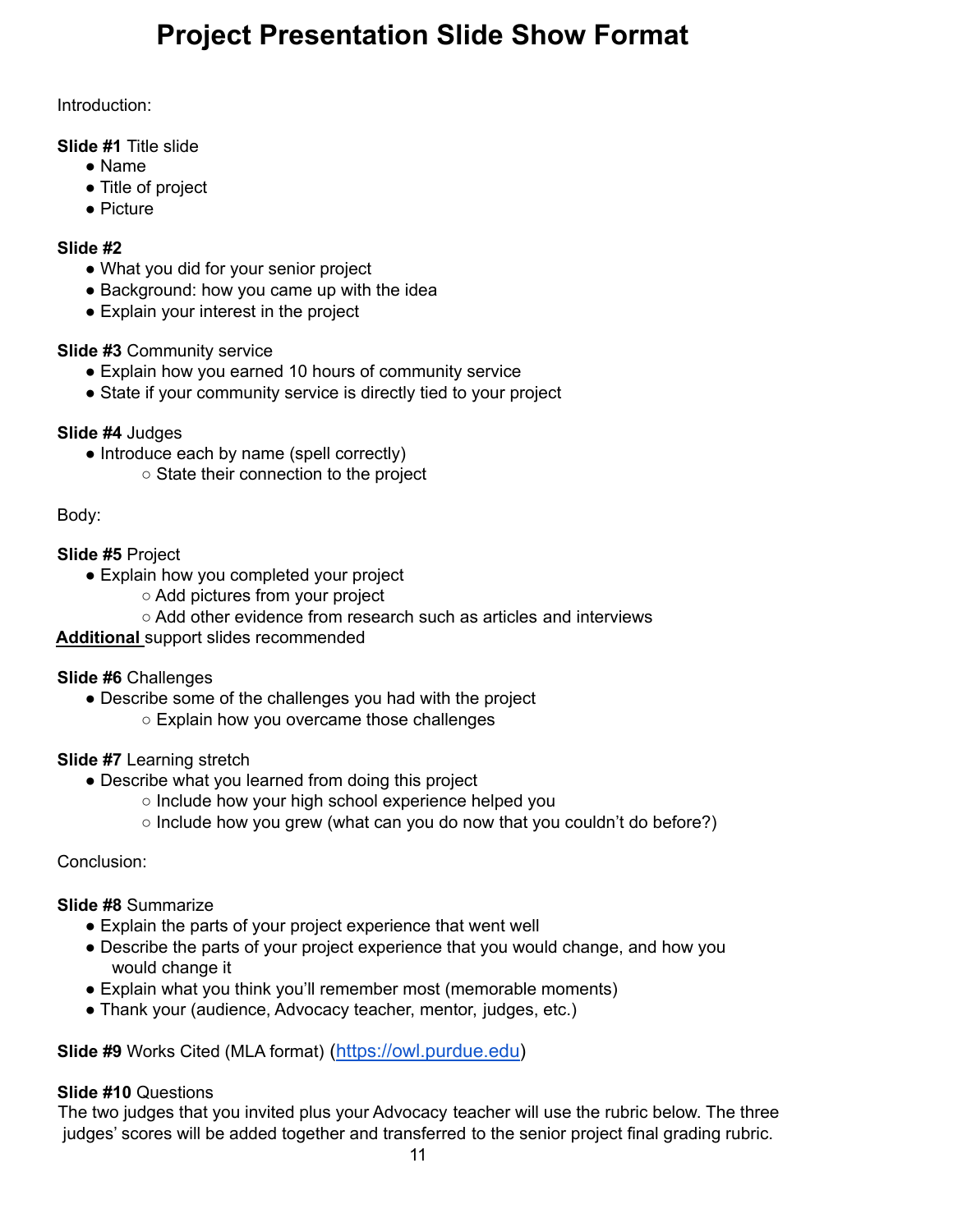| <b>PROJECT PRESENTATION RUBRIC</b>                                                                                                                                                                                                               |   |   |                |   |   |  |
|--------------------------------------------------------------------------------------------------------------------------------------------------------------------------------------------------------------------------------------------------|---|---|----------------|---|---|--|
| <b>Name of Student: Date:</b>                                                                                                                                                                                                                    | 4 | 3 | $\overline{2}$ | 1 | 0 |  |
| Introduction:                                                                                                                                                                                                                                    |   |   |                |   |   |  |
| Name<br>State what you did for your senior project<br>Background (How you came up with the idea?)<br><b>Explanation of interests</b><br>Community service<br>Judge introduction (name and connection)                                            |   |   |                |   |   |  |
| Body:                                                                                                                                                                                                                                            |   |   |                |   |   |  |
| Describe in detail how you completed your project<br>Supportive evidence (research, interviews, pictures, etc.)<br>Challenges<br>Learning stretch<br>• What you learned/how you grew<br>• How your high school experience impacted your learning |   |   |                |   |   |  |
| <b>Conclusion:</b>                                                                                                                                                                                                                               |   |   |                |   |   |  |
| Explain what went well<br>Describe changes that you would make if you were to do it<br>again Memorable moments<br>Thank you (audience, Advocacy teacher, mentor, judges, etc.)                                                                   |   |   |                |   |   |  |
| Delivery:                                                                                                                                                                                                                                        |   |   |                |   |   |  |
| Language usage (standard grammar, accurate pronunciation, formal<br>word choice, etc.)<br>Eye contact (don't read off screen or note cards)<br>Verbal (volume, articulation, rate)<br>Confidence                                                 |   |   |                |   |   |  |
| <b>Questions:</b>                                                                                                                                                                                                                                |   |   |                |   |   |  |
| Gives quality responses<br>Demonstrates depth of knowledge                                                                                                                                                                                       |   |   |                |   |   |  |
| Visual aids (physical project, photographs/videos, and other<br>supportive materials)                                                                                                                                                            |   |   |                |   |   |  |
| <b>Works Cited (MLA format):</b>                                                                                                                                                                                                                 |   |   |                |   |   |  |
| <b>Total score:</b>                                                                                                                                                                                                                              |   |   |                |   |   |  |

Comments: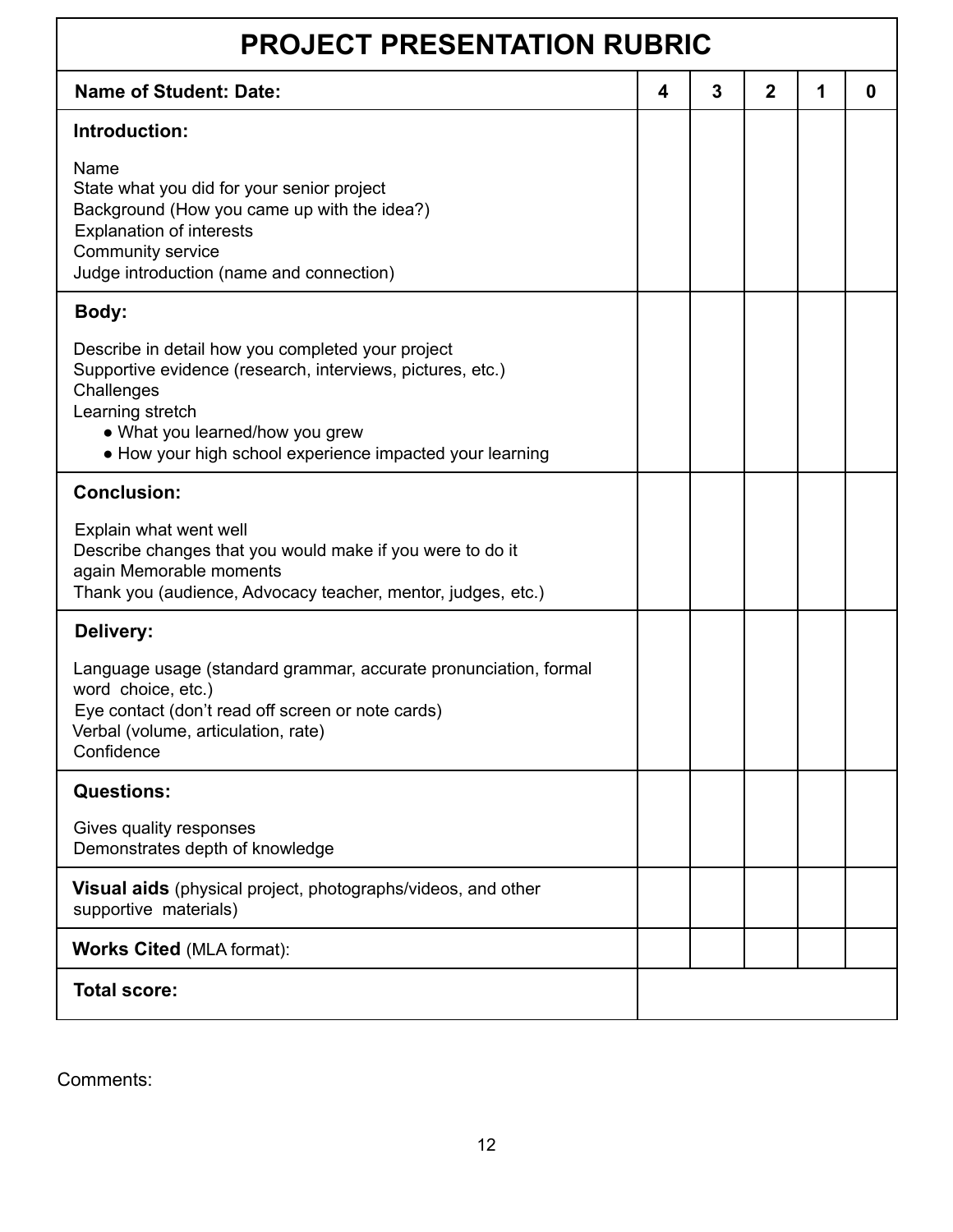# **Senior Project Final Mentor Verification**

**(**required for a summer project; optional for a project done during the school year)

Student Name:

Project Description:

Mentor Name:

Mentor connection to the project:

Mentor: please verify the student's efforts on his/her senior project by answering the following questions:

| <b>QUESTIONS FOR MENTOR:</b>                                                                                                                                  |            |     |
|---------------------------------------------------------------------------------------------------------------------------------------------------------------|------------|-----|
| 1. Can you verify that he/she has completed the project? If you cannot, please<br>DO NOT sign this form until you are assured the project has been completed. | <b>Yes</b> | Nο  |
| 2. Did the student has spend at least 25 hours on the project?                                                                                                | Yes        | Nο  |
| 3. Have you seen this project at different stages of completion, not just the<br>final phase?                                                                 | <b>Yes</b> | No. |
| 4. Did the student keep in contact with you about the project?                                                                                                | Yes        | Nο  |

Comments:

**Mentor's Signature:\_\_\_\_\_\_\_\_\_\_\_\_\_\_\_\_\_\_\_\_\_\_\_\_\_\_\_\_\_\_\_\_\_\_ Date:\_\_\_\_\_\_\_\_\_\_\_\_\_\_\_\_\_\_**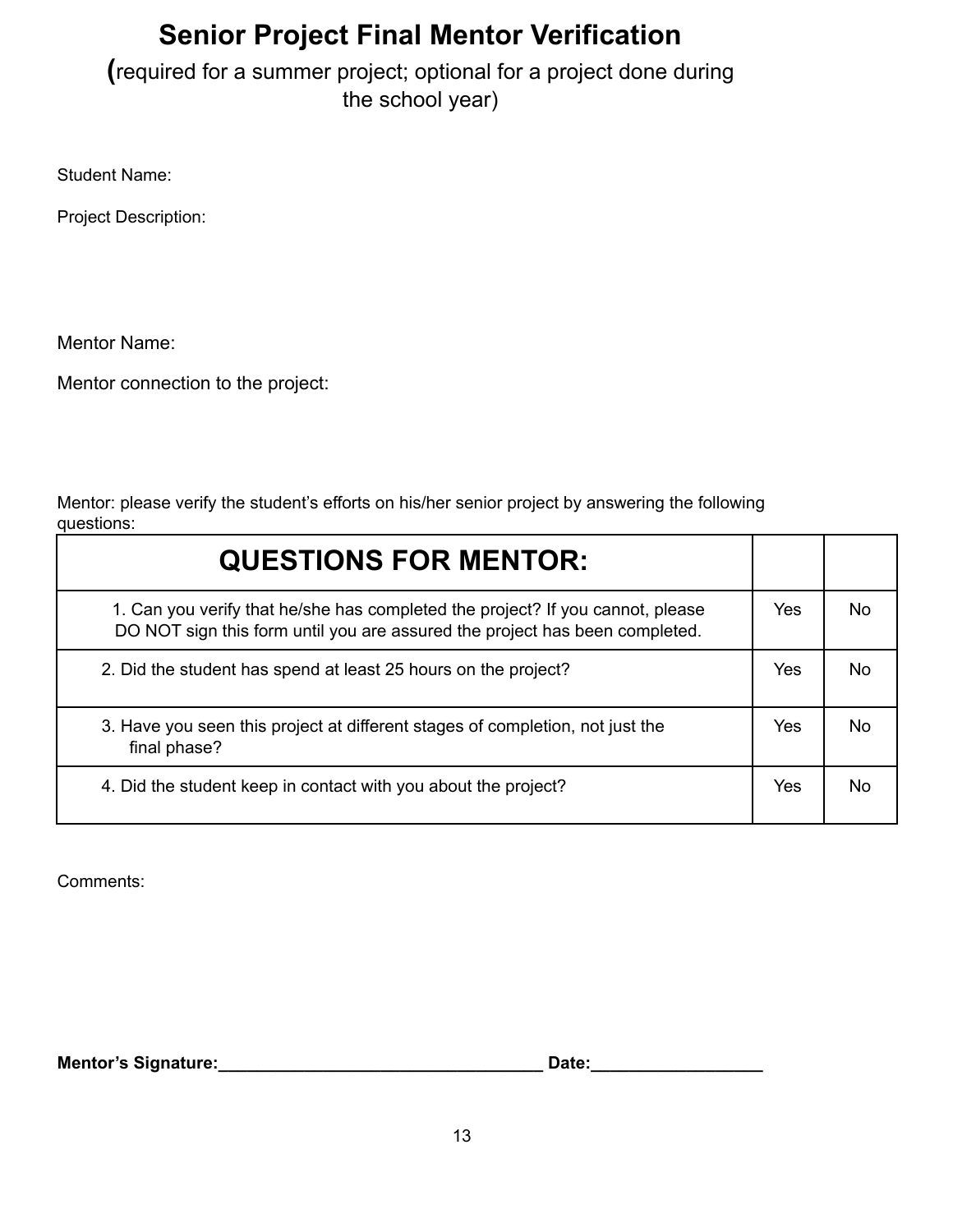# **Senior Project Self-Evaluation**

Rate yourself in each category and provide an explanation for each rating.

Student name: Date:

|                   | $\mathsf{A}$   | $\mathsf B$    | ${\bf C}$      | $\mathsf{D}$ | $\mathsf F$ | Explanation |
|-------------------|----------------|----------------|----------------|--------------|-------------|-------------|
|                   | $\overline{4}$ | $\mathfrak{S}$ | $\overline{2}$ | $\mathbf{1}$ | $\pmb{0}$   |             |
| Proposal          |                |                |                |              |             |             |
| Pacing Guide      |                |                |                |              |             |             |
| Time-log          |                |                |                |              |             |             |
| Journal entries   |                |                |                |              |             |             |
| Project           |                |                |                |              |             |             |
| Research paper    |                |                |                |              |             |             |
| Community service |                |                |                |              |             |             |
| Presentation      |                |                |                |              |             |             |
| Portfolio         |                |                |                |              |             |             |
| Comments:         |                |                |                |              |             |             |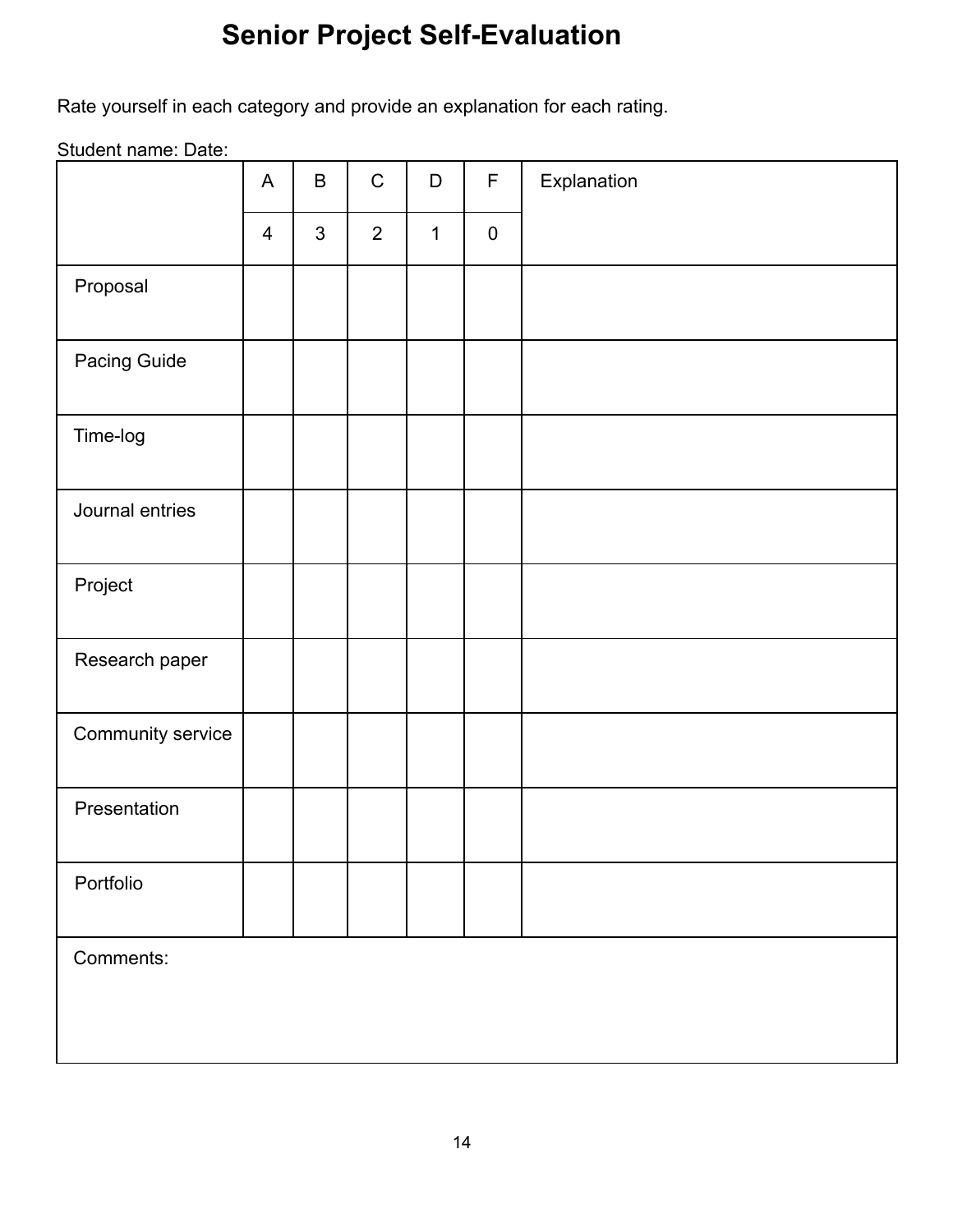## **The Project Portfolio**

The project portfolio must be turned in to your Advocacy teacher in a three-ring binder and should include these documents assembled in the following order:

- Senior project proposal
- Senior project pacing guide
- Senior project time-log
- Senior project journal
- Research paper (graded copy)
- Copy of letters sent to judges
- Project presentation graded rubric
- Senior project final mentor verification (if applicable)
- Senior project self-evaluation

● Other evidence of project. i.e. notes from interviews, pictures, research documents, etc.

## **PROJECT PORTFOLIO RUBRIC**

| The Senior Project Proposal form is present.                                                                                                      | Yes | No.       |
|---------------------------------------------------------------------------------------------------------------------------------------------------|-----|-----------|
| The Senior Project Pacing Guide is present, contains all the requirements, and<br>shows how it was changed if needed.                             | Yes | No.       |
| Journal entries are included. The entries document a minimum of 25 hours for the<br>project and 10 hours of service equaling a total of 35 hours. | Yes | No.       |
| The <b>Final Mentor Verification</b> is completed and present if mentor is not the<br>student's advocacy teacher.                                 | Yes | No.       |
| Copies of the letters sent to the judges are included.                                                                                            | Yes | <b>No</b> |
| The Senior Project Self-evaluation is filled out and included.                                                                                    | Yes | No.       |
| The research paper received a passing grade.                                                                                                      | Yes | <b>No</b> |
| The Other Evidence is organized and included demonstrating an acceptable level<br>of professionalism.                                             | Yes | No.       |